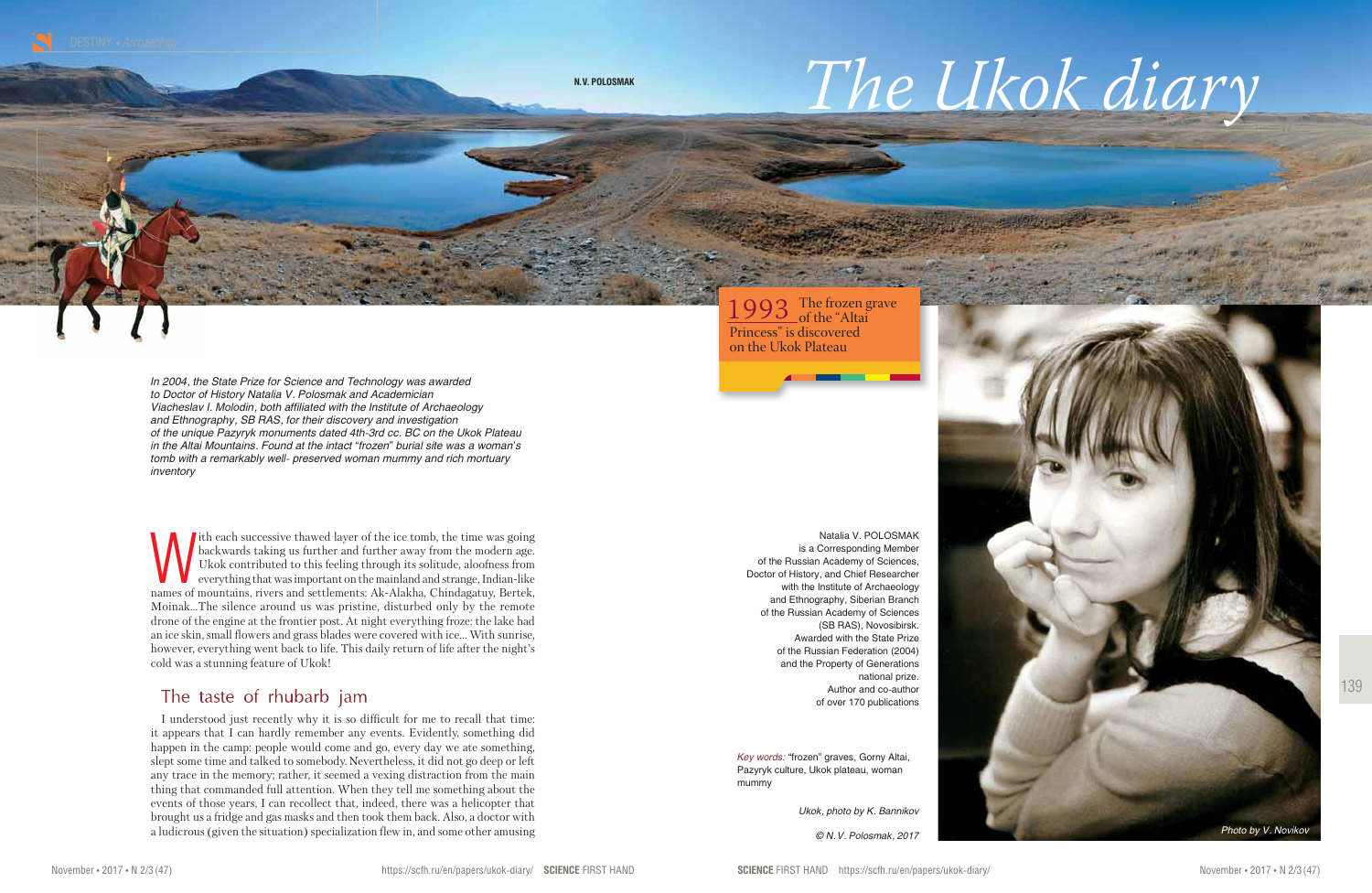140



## *Anton Luchansky, a TV journalist of GTRK (Russian abbreviation for the "State Television and Radio Company"), participant of Ukok expeditions:*

"For me, as well as for many of my fellow historians, Ukok became an unforgettable emotional experience that can never be repeated. Not only because we became older but for lots

of other reasons, too.

When in the very beginning of the 1990s we came to the Kosh-Agach district, we plunged into the atmosphere of a true scientific inquiry. Adding to the bunch of vivid impressions were the pristine nature of the uplands, Spartan conditions and a glimpse into the local traditional culture.

The summer of 1993 was one of the strongest impressions of my youth. That year, my good friend Kirill Lugov and I were getting to Ukok on our own. It was an adventure full of intriguing twists, meetings and happenchance. When we finally got to the camp in the frontier guards' car, everybody was agog as they anticipated a big discovery, even a sensation: the archaeologists had hit an ice lens in a regular burial mound. And a sensation it was – for a couple of months, the plateau lost at the crossroads of four borders became a site that attracted experts of different fields and journalists from all over the world. As for us, we were happy to feel part of an important investigation.

This is how the Scythian mummy became a fact of my biography and archaeology turned into a life-long passion. Even after I went to television, I continued going on expeditions, though in a new quality. Now my task is to tell viewers about archaeology, a challenging but fascinating occupation."

## *Elena Kuznetsova, historian with the Research and Development Center for Preserving the Historical and Cultural Legacy of the Novosibirsk Oblast, participant of Ukok expeditions:*

"I was lucky: I happened to be in Ukok when I was an undergraduate, during our field-period on archaeology. As I recall it, everything about this expedition was a surprising adventure and luck: our start from the Open-Air Museum in Akademgorodok, the first helicopter trip in my life, the amazing scenery of highlands... A true archaeological party and its head – a young good-looking woman, rigorous academic research and camp life, Scythian kurgans and a camera crew of NHK, a Japanese television broadcasting company. In my school day, after the lessons of the history of Ancient Egypt and Ancient Greece, I decided that I would be an archaeologist and was even going to join an archaeology study group. Shortly, however, I switched to something else and forgot all about my dream until I happened to come to Ukok.

After the Ukok excavations, it was impossible to leave behind archaeological expeditions. Several years in a row, having taken the exams beforehand, our united expedition party would board a helicopter and go deep in the mountains to take part in unique archaeological excavations. The end of the field season was an unpleasant surprise; all we could do was wait for the spring to come suddenly to Natalia Viktorovna with the habitual question: "When are we off?"

things happened, which now touch me deeply because I understand that it was because people cared about us, worried about us and wanted to save us God knows from what.

And who could know what should have been done in that situation? We were the first. Of course, there had been S. I. Rudenko, who had dug the "frozen" Pazyryk graves in the early 1960s, but ours was a different time with different resources…And the main resource was the helicopter. I wish to sing praise to it and its pilots who would come to us over the high snowy mountains, with or without loads, in the bad and very bad weather, and we would always wait for them because they were our connection with the mainland that appeared to be so far away. It seemed as if we were on an island lost in the ocean, and sometimes the waves would wash ashore bread, tins and letters, and one day they even cast ashore gas masks and a fridge.

The events occurring around us and related to the routine camp life (if the word "routine" may apply here) had no impact at all on what was happening in the interior of the burial pit – every minute of our existence belonged to it, and it was the pulse of my life. Looking back now, I realize that this immersion into my own feelings and experiences was within an inch of a trance, when the world shrunk to the ice lens at the bottom of the grave. In the meanwhile, the camp lived its own life: entertained guests and celebrated birthdays, went on outings to pick up rhubarb and make rhubarb jam, Ukok's longed-for delicacy.

The composition of our party formed in an inexplicable fashion and seemed phantasmagoric, too. Again, this was the spirit of the times; it reflected the surrealistic situation of that summer in Ukok and was a projection of the strange turns of fate that occurred in the lives of many participants of these events.

What brought Genny from Harvard University there and why did she take root in our camp? It escapes me. This lady astounded us when she picked up in her arms our biggest fellow, Pchela (nickname for his surname "Pchelintsev"), spun round with him and carefully put him down on the ground. Funnily, after this incident he sank in our eyes and no longer seemed as macho. She could catch logs with unfaltering hand and was up to reining up a horse if she felt like it.

There was wonderful Frau Gerda, a very nice German woman with an amazing vibe of an eighteen-year-old girl. She had come to Altai as a tourist and was bogged in our camp. She got stuck in all our routines. No other frau would have stayed: she fitted in thanks to her outstanding personality. She always tried to be useful in that way or another, either by cooking something very German or by cleaning the bones of the Pazyryk horses extracted from the tomb. At night, she would stay by the fire "until the last customer," and at the farewell party volunteered to act the part of the mummy – or the Lady, as she called her – rolled in a sleeping bag, she gave us a truly creepy show as she popped out darkness. I wonder where she is now, after so many years. In Germany, people live long and I do hope she is still fine.

We did have a great team, very friendly and tight-knit. One day, a Japanese girl, Tei Hatakeyama, appeared in our camp, brought either by helicopter or by the wind – so tiny and zephyrian she was. Just came out of thin air, and that was it. "A mirror image of a netsuke," commented Kostya Bannikov with his love for everything Japanese (he was learning Japanese at the time). In Japan, Tei was a postgraduate studying animal style, if I remember it rightly. It did not matter though. In the camp, she never left the "frozen" grave. Whenever we lifted our eyes up from the bottom of the pit, we would always see not the sun but Tei's little face and the just as interested snout of my spaniel Pete. Sometimes, they could not take it any longer and fell down into the pit. Pete would just jump down, having had enough of being just an observer, and Tei would very politely plead to please go down to maybe help in some way and touch that ancient ice. Having received the go-ahead, she would climb down and stand reverently by in her sopping wet canvas shoes.

Then, there was Karla. If you ask me how this German undergraduate came to us and why she stayed, I cannot answer. People used to materialize and walk through our life like shadows but some of them stayed in flesh and blood. They were accepted for some reasons unclear either to them or to us and thus became part of the Ukok family. This was the case with that German girl – she stayed, and we still keep her detailed drawings of the horse harness found in the mound.

Matthias Seifert was an invited dendrochronologist. God knows what he had been expecting when he was flying in, but it looked like the reality disagreed with his expectations. For a Swiss guy, mountains and glaciers were old hat but Ukok had something that stirred the blood and made the months spent there the best ever lived. When Matthias, who had taken on the look of a regular village guy, was flying out, he was crying. Though everybody promised that we would definitely see him again, we all understood that it would be very different. We did meet, but that was a different life and different meetings.

Matthias did a great research into the dendrochronology of the Ukok kurgans. Thanks to him, our research institute has its own dendrochronologist, Igor Sliusarenko. Having seen Matthias at work, Igor could not resist it. He realized



141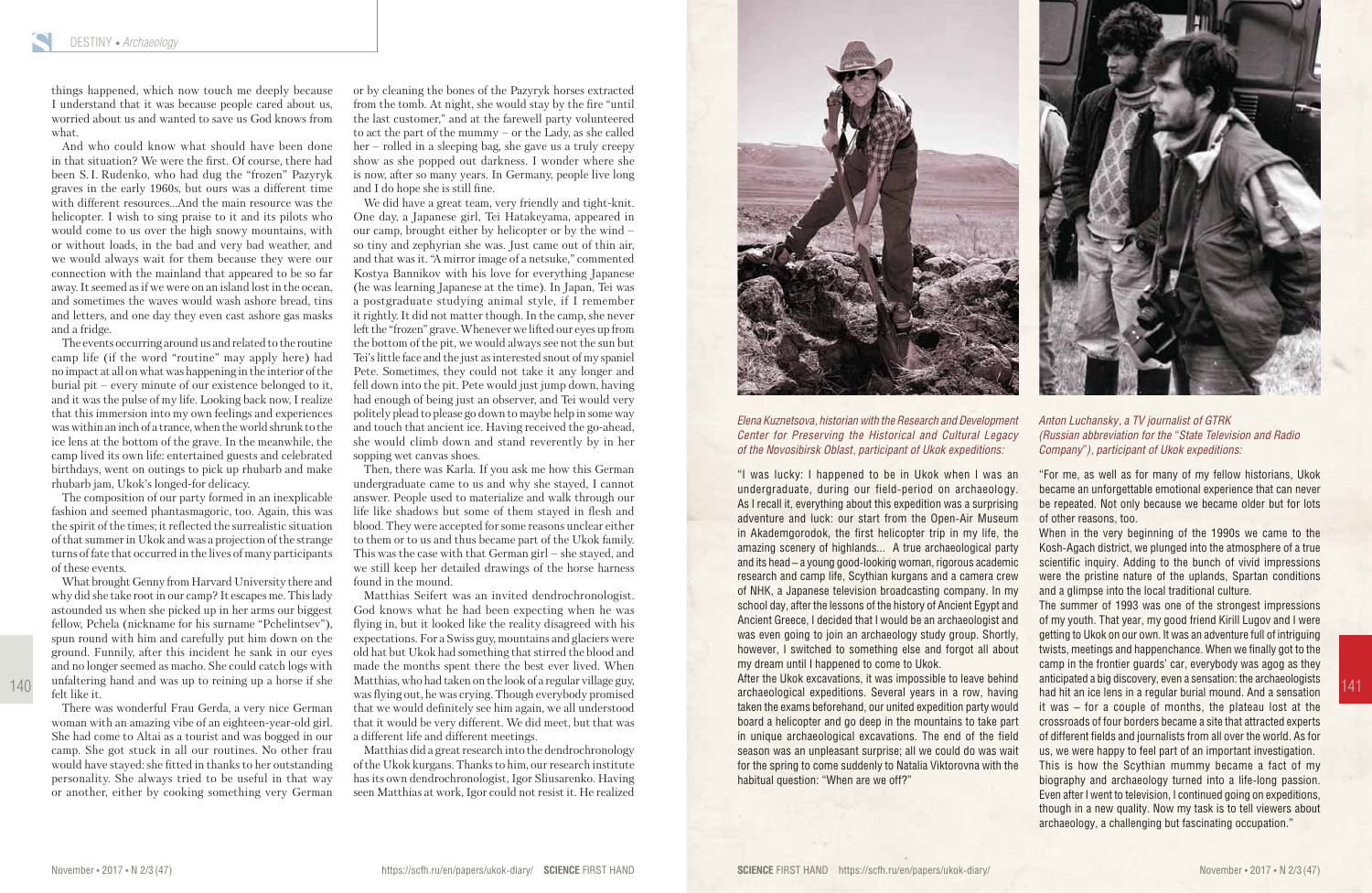that his calling was not ceramics he had been involved with but that fresh wood. Today, he has been working with it for almost quarter of a century.

At that time, many things changed, both in our lives and in our ideas about the job, archaeology. The archaeology was different, both technically and emotionally. We were saturated with the "grave smell," the tenacious smell of the organics that had been decaying for over two millennia and had been purified by ages. It was the smell of the thinking about it all these years and I am sure it was not 143 wet clothes on the interred woman, the odor of the wood of the tomb chamber and log coffin; it was the aroma of the bygone world. We lived in two dimensions: in the Pazyryk world that shrank to the five by three meter pit and in the modern world, our camp. The ancient world seemed much closer and more real than the modern one, an unwanted break before the everyday return to the enchanting and unpredictable past.

> The saddest day was the day when we lifted the woman mummy from the log coffin and carried her on the

custom-built stretcher to a small house in the camp, where she had to "wait" for the helicopter that would take her to Novosibirsk. That was the end of the first part of this story – and the second part has spanned more than twenty years and seems to have no end in sight.

A friend of mine, an ethnographer from Altai, said, "If She had not wanted it, you would have never found Her." I agree. But if She had wanted it, what for? I have been thinking about it all these years and I am sure it was not for that hysterical campaign that we have been witnessing in Altai. No, that would be too trivial. She has come to tell us something important for us, and our task is to understand how we can hear this story about herself, her culture and

her time.

In fact, this is what we have been doing for almost 25 years: we have been "listening" to her story. If we accept that life does not end with physical death, we can say that her destiny is fortunate. After more than two thousand years of oblivion, she has become the life-breath of writers

*Drawing by Anastasia Abdulmanova*



*Elena Shumakova, an artist, Institute of Archaeology and Ethnography (Novosibirsk), participant of Ukok expeditions:* 

"During our first season Ukok seemed to be another planet, huge and unexplored. We had a haunting feeling of an alien presence, of being watched. I think it was partly because there were so few of us on that immense "serving plate" – the mountainous plateau with nothing but stars above it. The border guards, with their sudden apparition and just as surreal vanishing in the local scenery and the beam of the searchlight going along the barbwire contributed to the mysteriousness and made us think of the Zone from *Stalker* by Andrei Tarkovsky.

I was deeply impressed when, having placed the clothes and fragments of clothes lifted up from the tomb into photo cuvettes, we (Natalia Polosmak and the author –Ed.) rinsed them in the water of the nearby lake to get rid of the marks of decay. In fact, we just did some washing for a person who had lived a couple of millennia before us. Could that person (or we) imagine such a thing happening? The time reduced to nothing, and millennia became an instant.

For a long time, this story remained my "inner experience": anticipating the restorers' displeasure, we kept it to ourselves. One day, however, having mentioned this episode in Abegg-Stiftung, a well-known restoration center in Switzerland, I received surprising support. It turned out that it was the water of the glacier lakes of the plateau that had preserved and "brought" to our days the unique content of Ukok's frozen burials."

*Photo by V. Novikov*

DESTINY • *Archaeology*